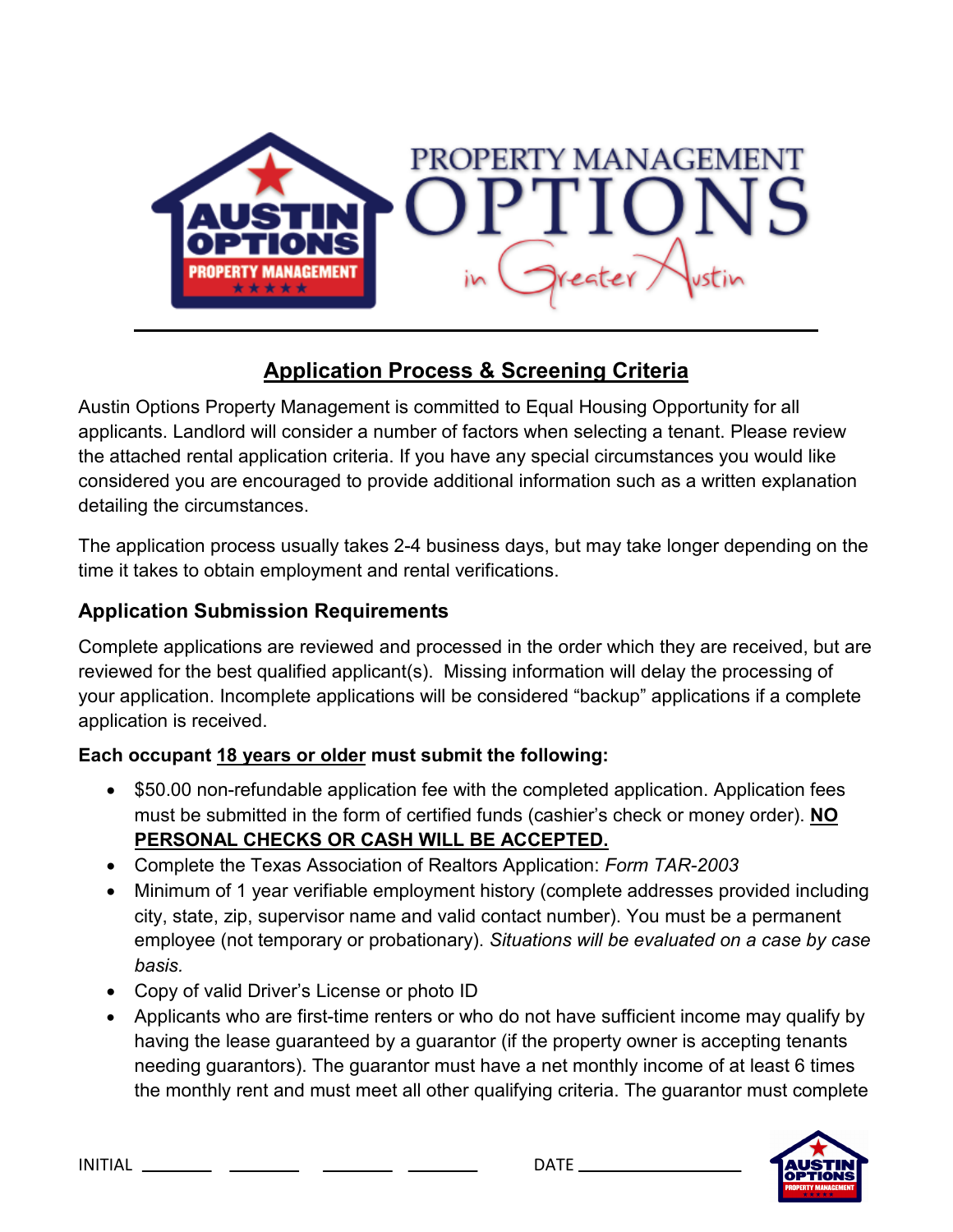and sign a lease guaranty agreement. *The lease may be guaranteed only by a relative.*

• Pictures of pet(s), if applicable. If the property owner is accepting pets at the property please review Austin Options Property management "Pet Policy". Pet deposits listed on the "Pet Policy" are minimum deposits. Property owner has final approval/denial of pets allowed at property and total amount of deposit required. Additional liability insurance naming the property owner as an interested party or co-insured may be required for tenants with pets.

If approved, you will have 1 business day to submit the Security Deposit, in certified funds, to hold the property. Then you will have 1 business day, after receipt of leasing contract, to execute and return all lease documents. The property will remain on the rental market until these conditions are met.

# **Leasing Criteria**

#### **Income Verification**

- 1. Applicants' **NET INCOME** must be 3 times the monthly rent. If a guarantor is needed the guarantor must make 6 times the monthly rent as their **NET INCOME**.
	- a. Applicants must have **verifiable monthly income**. To obtain this the applicant must provide contact information for the HR Department, name of department head or direct supervisor, and the main business telephone number. Employment history should reflect minimum of 6 months with current employer in Austin area, verification of transfer with current employer, OR a copy of a signed and accepted Employment Offer Letter.
		- i. *Child Support is only considered as income if proof of monthly payments consists of at least 12 consecutive months*.
	- b. **Self-Employed applicants** must provide the last two years of Tax Returns. If this applies to you, please include the documents when submitting the application.
	- c. **Unemployed applicants** or those who simply cannot provide proof of income, could be denied unless you have a guarantor or the funds to pay the rent in advance in whole or part and are verifiable *(to be determined on a case by case basis).*
- 2. Married couples, domestic partnerships, or family members of the same family may combine incomes. Roommates must qualify separately or have their situation evaluated on a case by case basis.

#### **Rental History**

- 1. Applicants are responsible for providing information including the names, addresses, and phone numbers of Landlords with dates of tenancy for the previous 2 or more years.
- 2. If you are a homeowner, we will verify ownership and payment history through your credit report and/or tax appraiser.

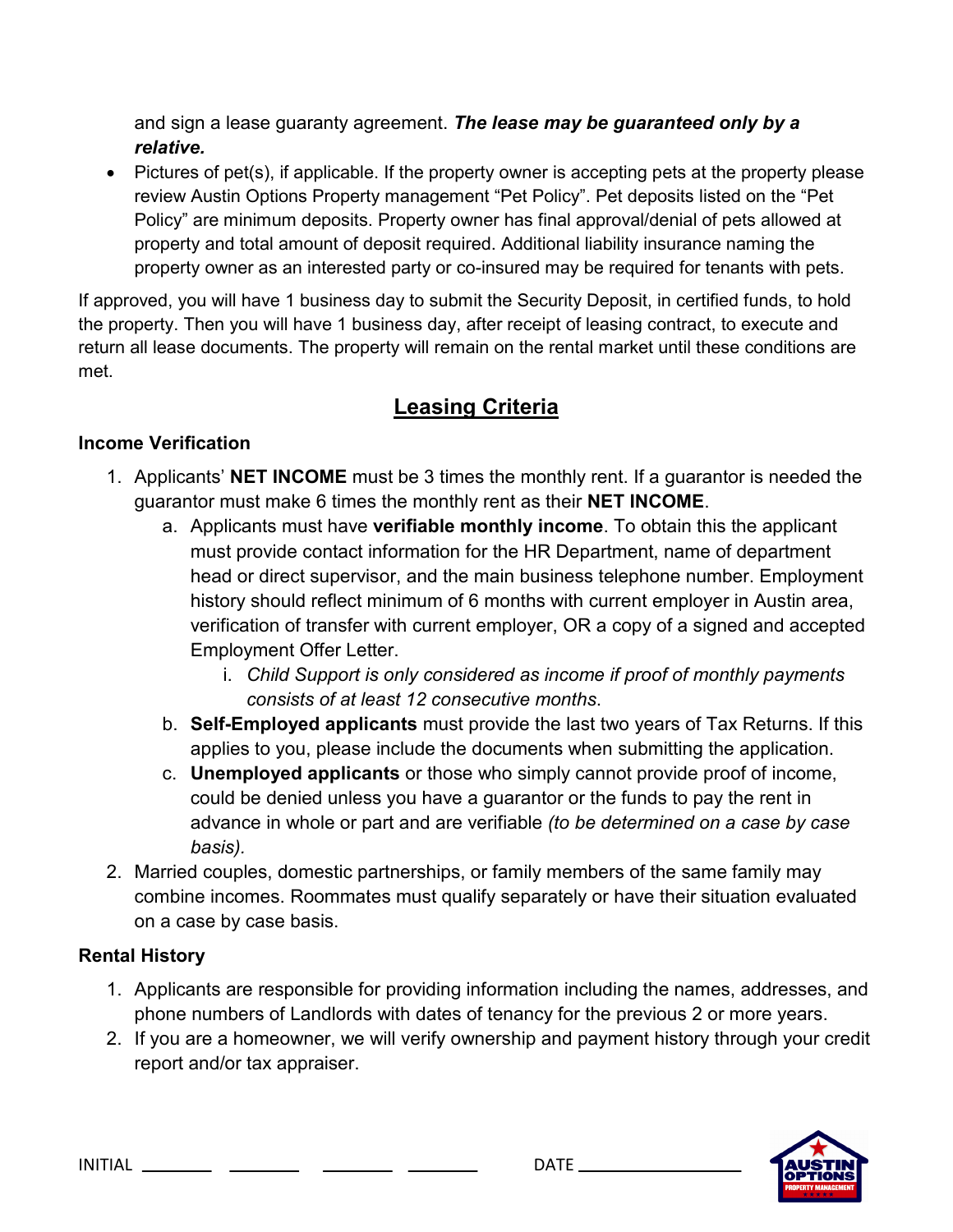- a. Mortgage payment history will be considered if you owned rather than rented your residence during the previous 2 years.
- 3. Applicants cannot have forcible detainers (evictions). For any special circumstances, please provide a letter of explanation.
- 4. History of any damage to previous residences or an outstanding balance due to previous Landlords may result in denial of application.
- 5. A history of late payments, insufficient funds, lease violations, or legal notices served for non-compliance may result in denial of application.
- 6. If any history comes back in a negative way, you may be declined, or we may require you to pay additional monies toward a security deposit or rent in advance.

#### **Credit Requirements**

Austin Options Property Management works with all applicants on a case by case basis with regard to credit.

- 1. A minimum credit score of 550 will be considered for processing.
	- a. Scores below 550 may be considered with the understanding that an additional security deposit will be required.
- 2. Any outstanding uncollected debts to a property manager or prior Landlord can result in denial.
- 3. Evidence of past due child support may result in denial of your application.
- 4. If you have had a bankruptcy or foreclosure in the last 2 years, we may ask you to pay rent in advance or an increased amount of Security Deposit.
- 5. Some Landlords may deny applications based on poor credit history.
- 6. Additional factors for potential denial of application may include judgments, collections/charge-offs, and past due auto payments.

Please provide a letter of explanation for any extenuating circumstances.

## **Criminal Background Check**

- 1. A criminal background check will be completed for all applicants.
- 2. If you have been convicted of a crime and served recent (*within 7 years of the release date*) jail time for the crime you can be denied tenancy if the crime affects residents/neighbor safety and/or property.
- 3. If you are currently under pending litigation for a crime, you can be denied.
- 4. Any undisclosed convictions will be grounds for immediate denial of your application. Any felony or serious misdemeanor conviction involving violent crimes, domestic violence, and/or distribution or intent to distribute controlled narcotics may be grounds for denial.